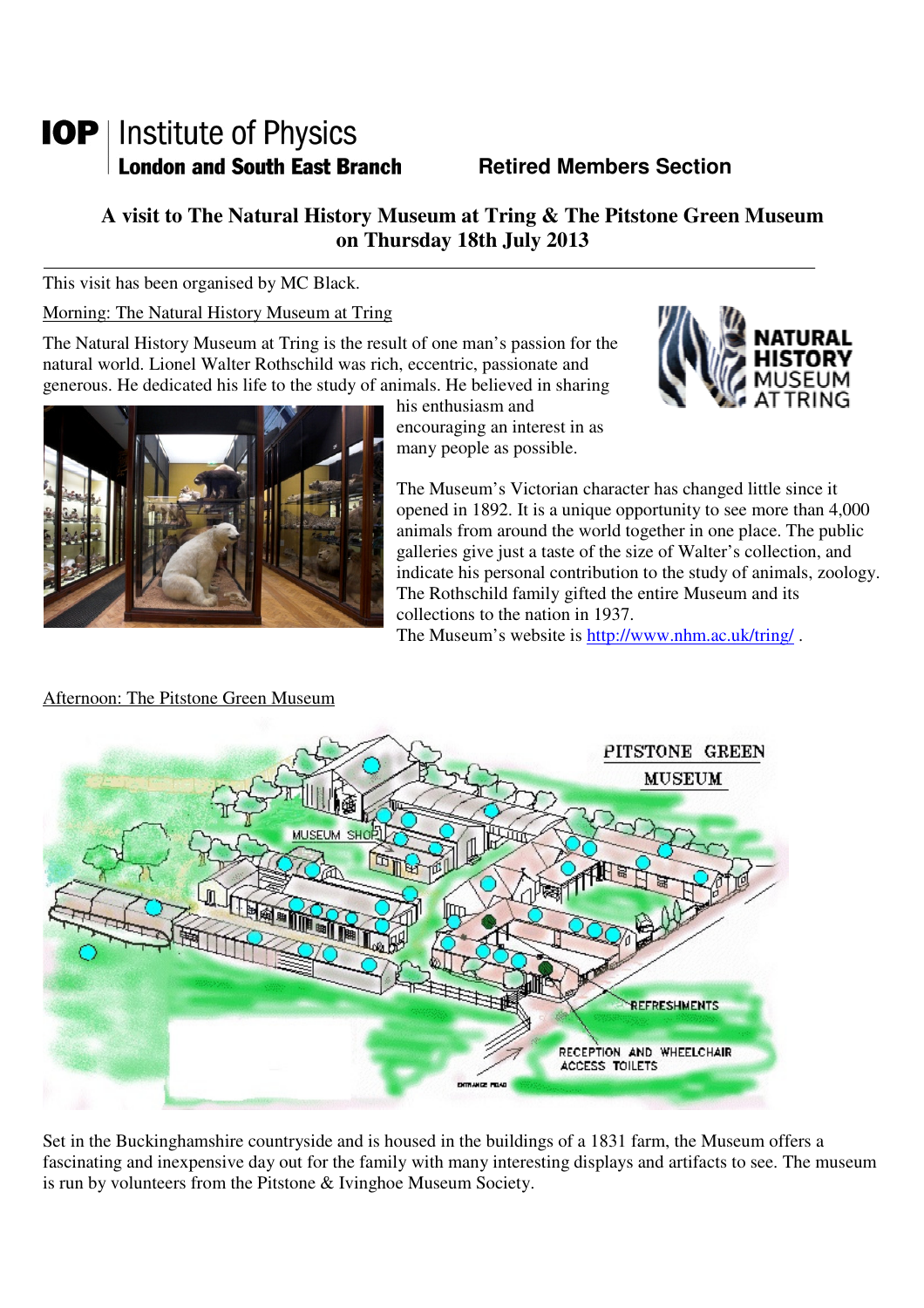

Although the museum is basically a Rural Life Museum with many exhibits relating to farming, country life, trades and professions within a 25 mile radius of Pitstone, it has many other interesting exhibits, including two model railways, a 37 HP Crossley gas engine (left), stationary engines, vintage wirelesses, photographic and electrical apparatus and a WWII military aviation room. Highlight of this



room is a full size reconstruction of a section of a wartime Avro Lancaster Bomber (right).

The Museum's website is http://www.pitstonemuseum.co.uk/ .

#### **Where and when to meet**:

Please meet in the Natural History Museum's Zebra Café at 10:30am. The café will only be open for self-service (vending machine) hot or cold drinks and confectionery. Toilets are adjacent. You will be met by the tour leader here at 11.00am.

#### **Getting there:**

#### **(a) Natural History Museum, Tring:**



Tring is on the A41, 30 miles North West of London. From the M25 exit Junction 20. The Museum is on Akeman Street which is just off the High Street.

Museum Address: Natural History Museum at Tring The Walter Rothschild building Akeman Street Tring, Hertfordshire HP23 6AP

Tel: 020 7942 6171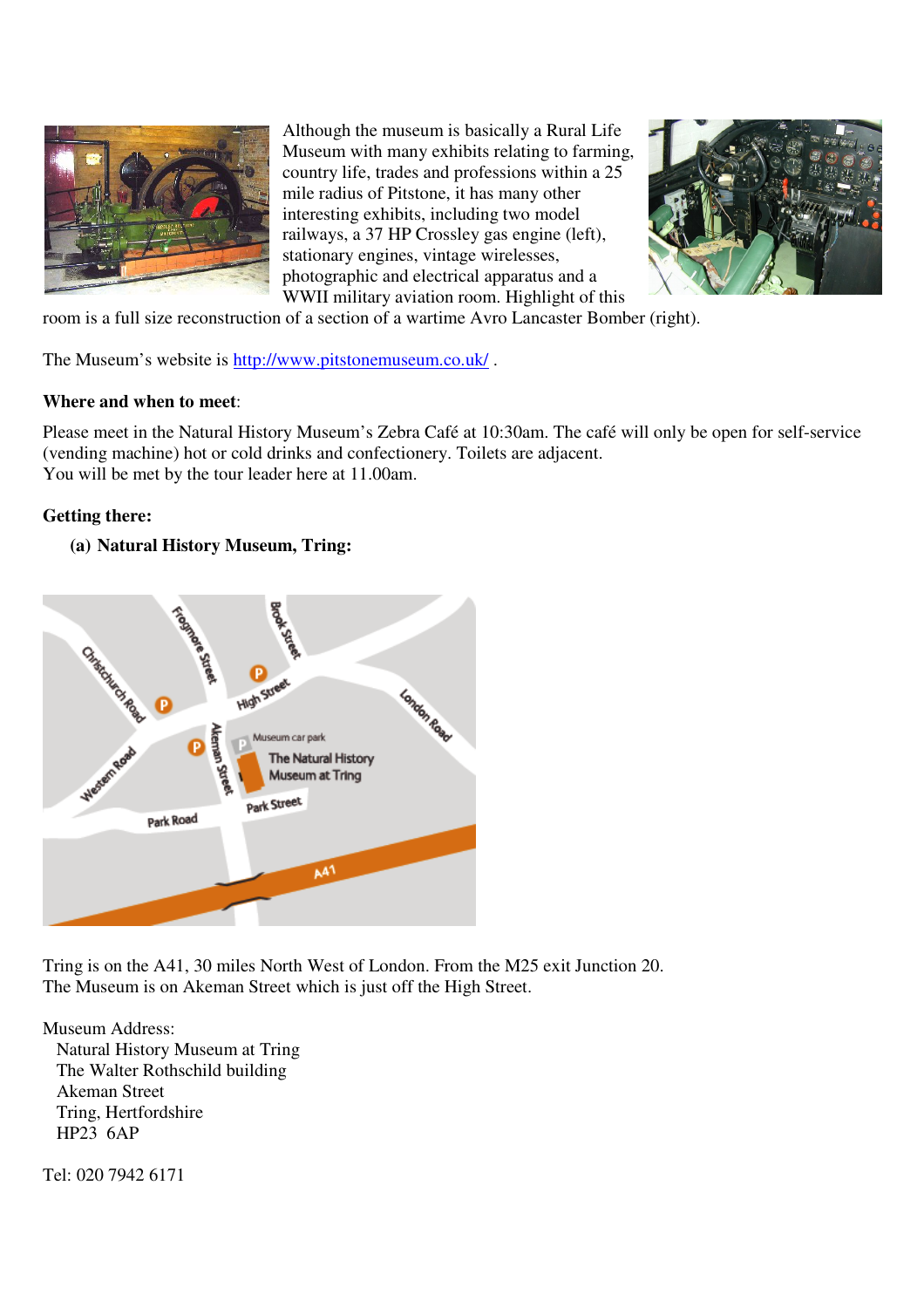### **(b) Pitstone Green Museum**



Pitstone Green Museum is situated just off the B489 which runs from Aston Clinton to Dunstable on the Bedfordshire/Buckinghamshire borders.

It is roughly 6 miles West of Dunstable and 4 miles East of Tring.

Entrance to the Museum is via Vicarage Road, approx. 100 metres from the roundabout at the end of Marsworth Road, Pitstone and opposite the Village Hall and Village Green.

Museum address:-

 Pitstone & Ivinghoe Museum Society Pitstone Green Farm Pitstone, Bucks LU7 9EY